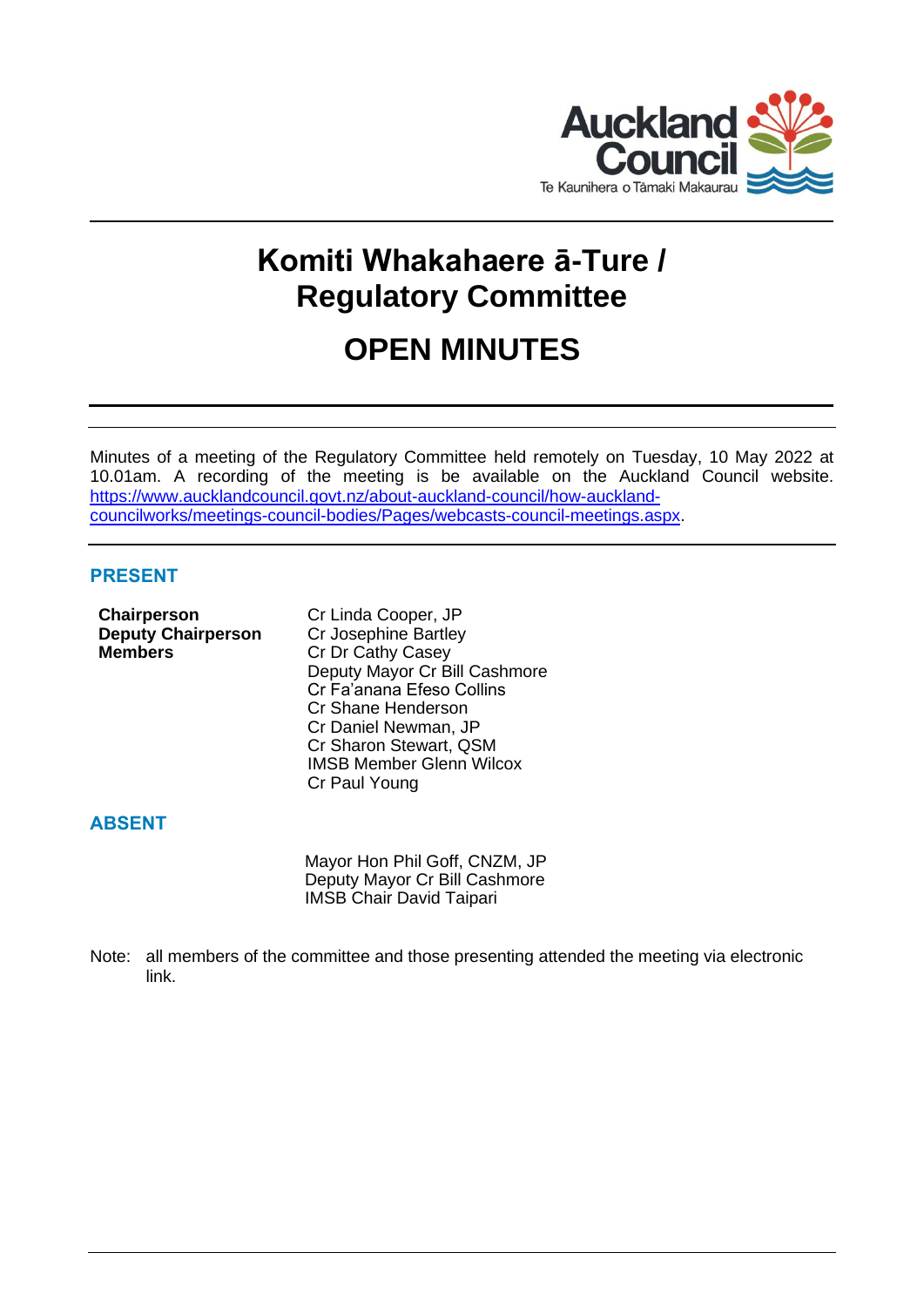

Note: a roll-call was conducted that ascertained the following members were in attendance at the commencement of the meeting.

| <b>Member</b>  |              | <b>Member</b>                           |   |
|----------------|--------------|-----------------------------------------|---|
| Cr L Cooper    | $\checkmark$ | <b>IMSB Chair D Taipari</b>             | x |
| Cr J Bartley   | $\checkmark$ | <b>IMSB Member G Wilcox</b>             |   |
| Cr C Casey     | ✓            | Cr S Stewart                            |   |
| Cr E Collins   | $\checkmark$ | Cr P Young                              |   |
| Cr S Henderson | $\checkmark$ | Mayor P Goff (Ex-officio)               | X |
| Cr D Newman    | $\checkmark$ | Deputy Mayor B Cashmore<br>(Ex-officio) | X |

# **1 Apologies**

Resolution number REG/2022/14

MOVED by Cr L Cooper, seconded by Cr J Bartley:

**That the Regulatory Committee:**

- **a) accept the apologies from**
	- **Absence**

**Mayor P Goff IMSB Chair David Taipari**

**Lateness**

**Deputy Mayor B Cashmore**

**Early Departure**

**Cr S Henderson**

#### **CARRIED**

- Note: An apology had been received for Deputy Mayor B Cashmore for lateness on council business, however the meeting had concluded before Deputy Mayor B Cashmore could attend.
- Note: Subsequently, Cr S Henderson did not depart early.

# **2 Declaration of Interest**

There were no declarations of interest.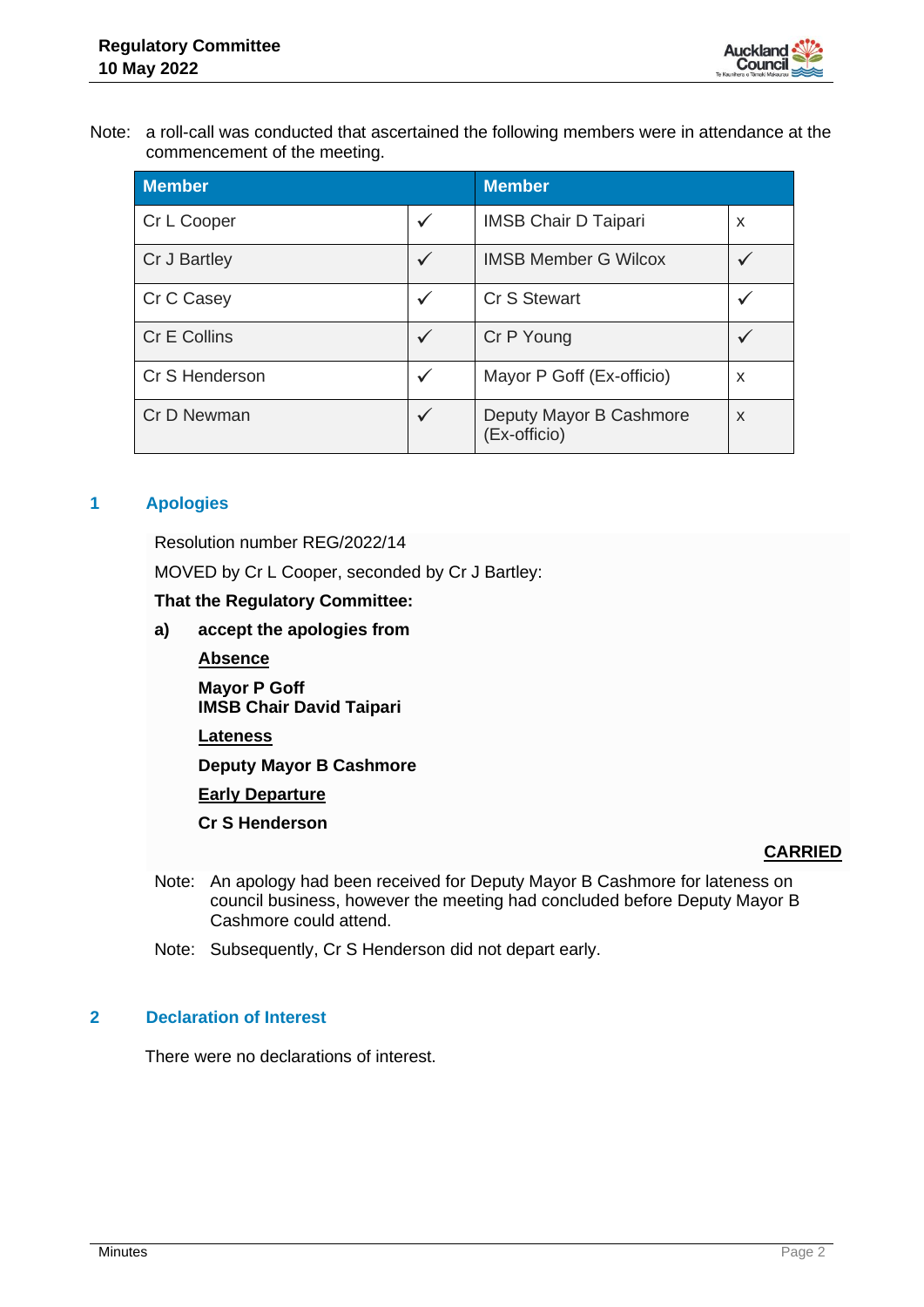

# **3 Confirmation of Minutes**

Resolution number REG/2022/15

MOVED by Cr L Cooper, seconded by Cr C Casey:

#### **That the Regulatory Committee:**

**a) confirm the ordinary minutes of its meeting, held on Tuesday, 12 April 2022, including the confidential section, as a true and correct record.**

**CARRIED**

## **4 Petitions**

There were no petitions.

#### **5 Public Input**

There was no public input.

#### **6 Local Board Input**

There was no local board input.

# **7 Extraordinary Business**

There was no extraordinary business.

## **8 Resource Consents Appeals: Status Report 10 May 2022**

Resolution number REG/2022/16

MOVED by Cr S Henderson, seconded by Cr P Young:

#### **That the Regulatory Committee:**

**a) receive the Resource Consents Appeals: Status Report 10 May 2022**

**CARRIED**

#### **9 Summary of Confidential Decisions and related information released into Open**

Resolution number REG/2022/17

MOVED by Cr E Collins, seconded by Cr S Stewart:

#### **That the Regulatory Committee:**

- **a) note the confidential decision and related information that is now publicly available:**
	- **i) Appointment of Panel member to the National Policy Statement – Urban Development plan change Independent Hearing Panel**

**CARRIED**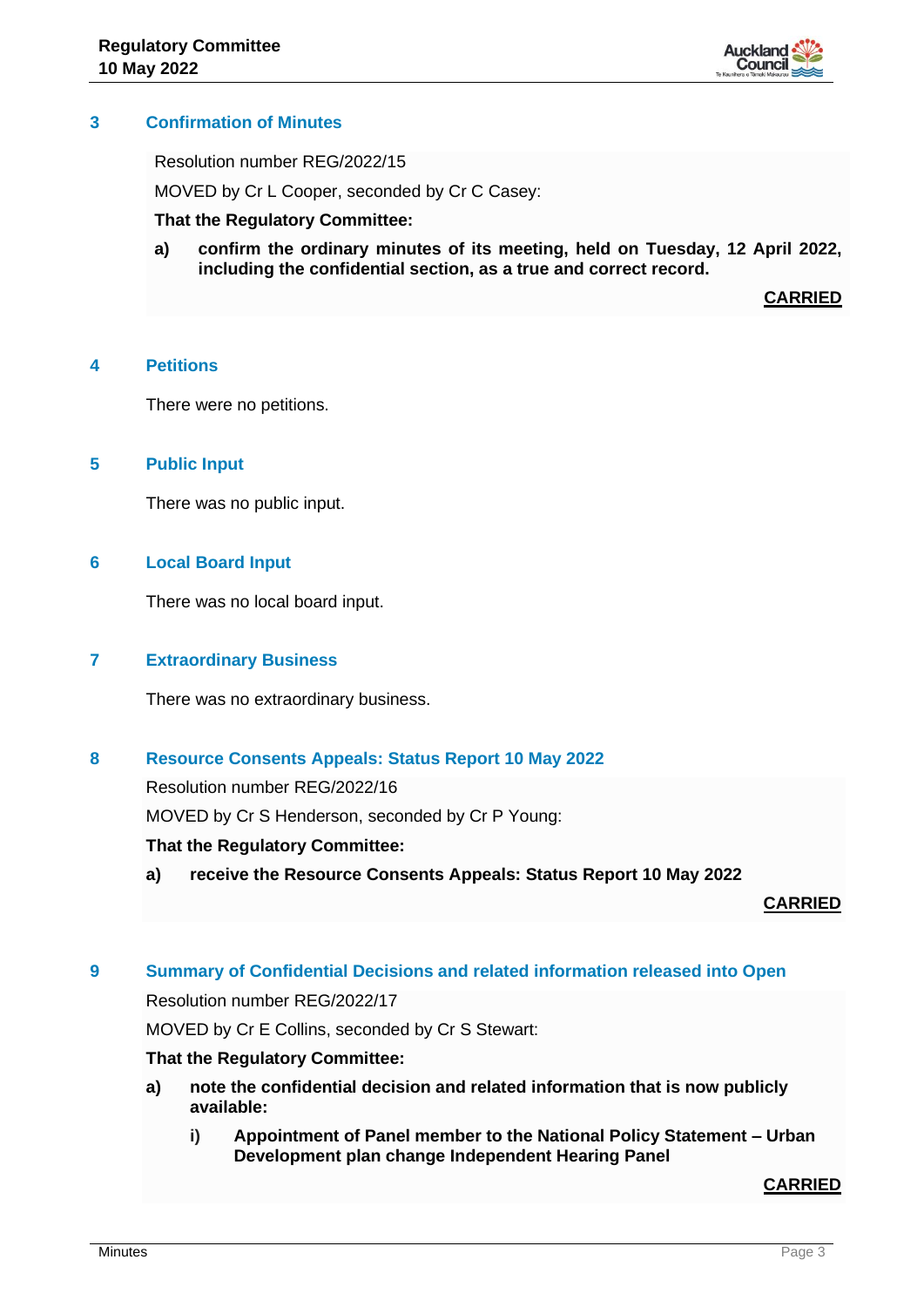

# **10 Summary of Regulatory Committee Information - updates, memos and briefings - 10 May 2022**

Resolution number REG/2022/18

MOVED by Cr L Cooper, seconded by IMSB Member G Wilcox:

## **That the Regulatory Committee:**

- **a) note the progress on the forward work programme appended as Attachment A of the agenda report.**
- **b) receive the summary of Regulatory Committee report 10 May 2022.**

## **CARRIED**

## **11 Determination of objection to menacing classification - Mr Xian Peng Song**

The hearing commenced at 10.11am in relation to the objection against the menacing dog classification (Xuan).

The objector Xian Peng Song was in attendance and addressed the committee and responded to questions.

Chrisna Nortje - Principal Specialist Animal Management, Rosie Argle – Solictor and Carly Triska - Team Leader Animal Mgmt Central addressed the committee and outlined the classification and responded to questions.

The objector was given the opportunity to reply to the matters raised by council and provide the committee with final comments.

The hearing concluded at 10.38am.

# **Procedural motion to exclude the public**

Resolution number REG/2022/19

MOVED by Cr L Cooper, seconded by Cr E Collins:

#### **That the Regulatory Committee:**

**a) exclude the public from the following part(s) of the proceedings of this meeting.**

**The general subject of each matter to be considered while the public is excluded, the reason for passing this resolution in relation to each matter, and the specific grounds under section 48(1) of the Local Government Official Information and Meetings Act 1987 for the passing of this resolution follows.** 

**This resolution is made in reliance on section 48(1)(a) of the Local Government Official Information and Meetings Act 1987 and the particular interest or interests protected by section 6 or section 7 of that Act which would be prejudiced by the holding of the whole or relevant part of the proceedings of the meeting in public, as follows:**

#### **11 Determination of objection to menacing classification - Mr Xian Peng Song**

| Reason for passing this<br>resolution in relation to each<br>matter                                                              | Particular interest(s) protected<br>(where applicable)                                                                                                                                         | Ground(s) under section 48(1)<br>for the passing of this<br>resolution                                                                        |
|----------------------------------------------------------------------------------------------------------------------------------|------------------------------------------------------------------------------------------------------------------------------------------------------------------------------------------------|-----------------------------------------------------------------------------------------------------------------------------------------------|
| The public conduct of the part<br>of the meeting would be likely<br>to result in the disclosure of<br>information for which good | s7(2)(i) - The withholding of<br>the information is necessary<br>to enable the local authority<br>to carry on, without prejudice<br>or disadvantage, negotiations<br>(including commercial and | s48(1)(a)<br>The public conduct of the part<br>of the meeting would be likely<br>to result in the disclosure of<br>information for which good |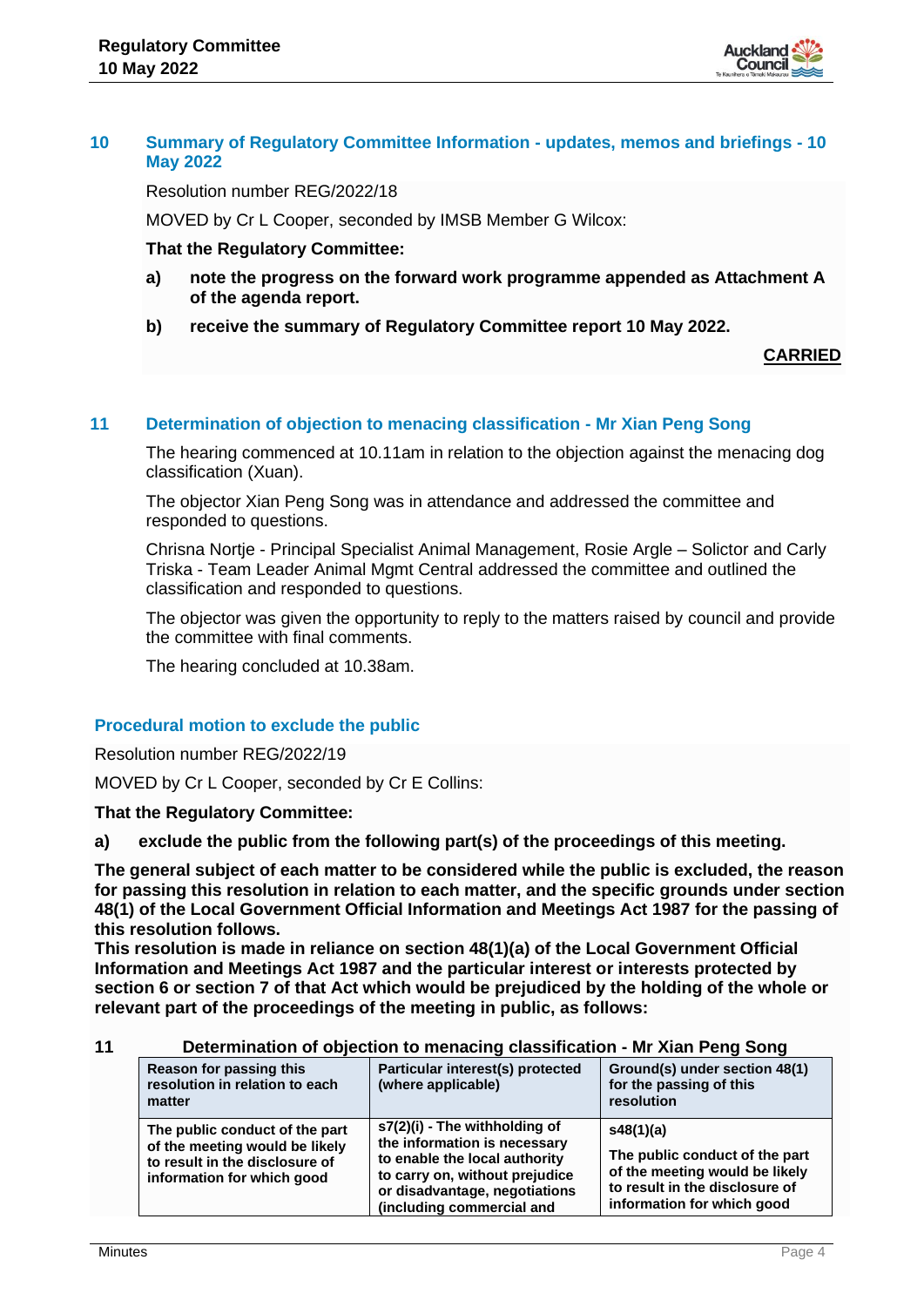

| reason for withholding exists<br>under section 7. | industrial negotiations).<br>In particular, the<br>deliberations of the decision<br>could compromise the<br>council in undertaking<br>without prejudice<br>negotiations of this objection<br>pursuant to section 33A of<br>the Dog Control Act 1996 | reason for withholding exists<br>under section 7. |
|---------------------------------------------------|-----------------------------------------------------------------------------------------------------------------------------------------------------------------------------------------------------------------------------------------------------|---------------------------------------------------|
|                                                   |                                                                                                                                                                                                                                                     |                                                   |

**The text of these resolutions is made available to the public who are present at the meeting and form part of the minutes of the meeting.**

**CARRIED**

10.40am The public was excluded.

Resolutions in relation to the confidential items are recorded in the confidential section of these minutes and will be available in the open minutes.

10.54am The public was re-admitted.

## **RESTATEMENTS**

It was resolved while the public was excluded:

### **11 Determination of objection to menacing classification - Mr Xian Peng Song**

Resolution number REG/2022/20

MOVED by Cr D Newman, seconded by Cr C Casey:

That the Regulatory Committee:

- a) hear and determine the objection to the menacing classification, and
- b) uphold the classification.

#### Restatement

c) agree that the matter remain confidential until the conclusion of the hearing and then be restated in the open minutes.

#### **CARRIED**

Reason for decision:

Mr Song initially denied that his dog attacked another dog on 22 September 2020. He later changed his statement and stated that his dog was provoked by the victim dog and repeated that at this hearing. However, it is the responsibility of a dog owner to control their dog at all times.

Mr Song challenged the infringement notice issued in respect of the attack and the Court upheld the infringement notice thereby confirming his responsibility for the offence and required Mr Song to pay reparations to the victim dog's owner for vet costs.

Mr Song stated in his evidence that his dog does not like little dogs or puppies as it was bitten by a small dog when it was young. He also stated that his dog had previously attacked another dog and he had paid the vet costs associated with that incident.